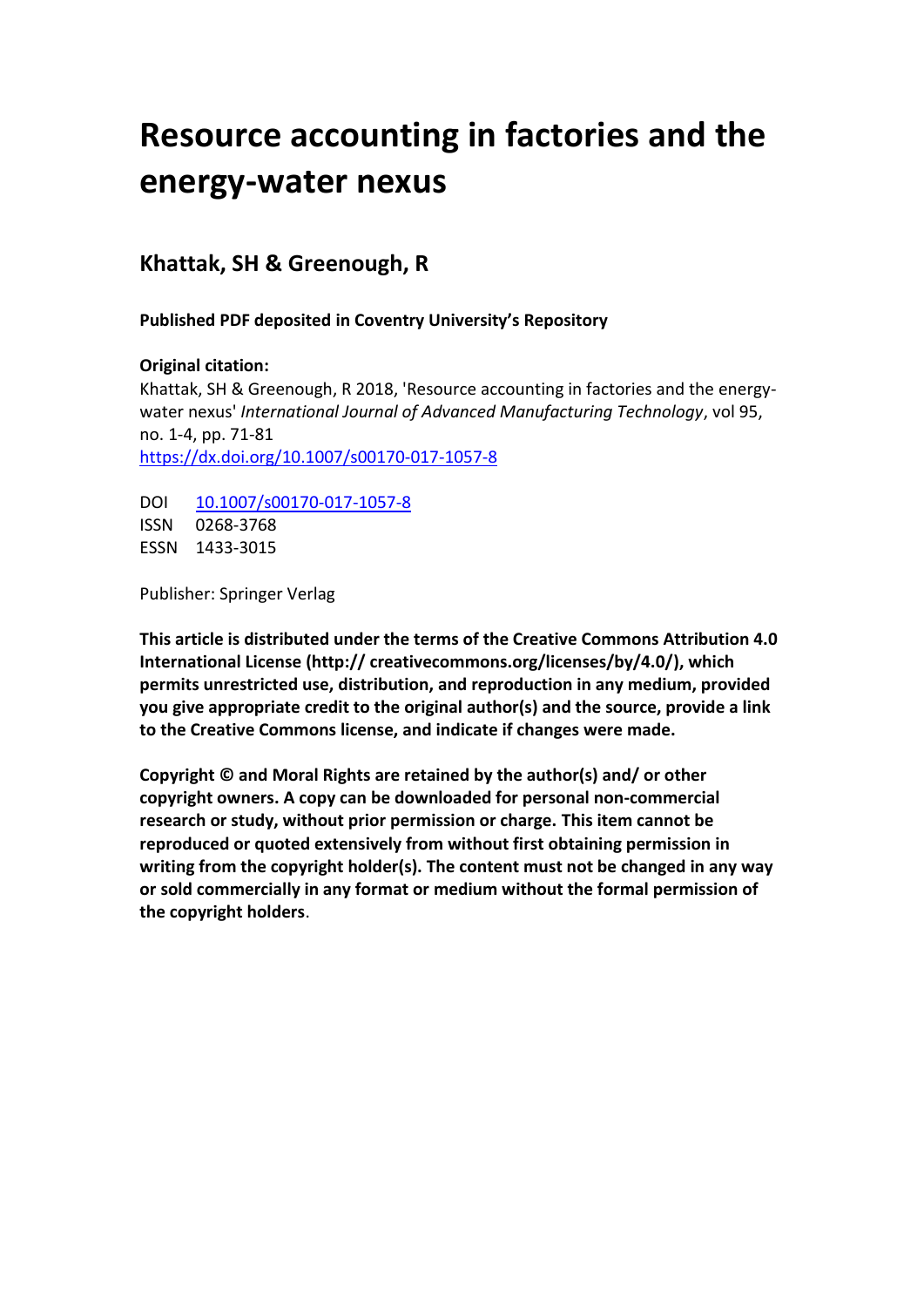ORIGINAL ARTICLE



# Resource accounting in factories and the energy-water nexus

Sanober Hassan Khattak<sup>1</sup> • Richard Greenough<sup>1</sup>

Received: 21 March 2017 /Accepted: 11 September 2017 / Published online: 11 October 2017  $\circ$  The Author(s) 2017. This article is an open access publication

Abstract A manufacturing system comprises production processes and building services, both of which are supplied by different energy carriers as well as raw materials and water. These resources interact according to complex relationships and are converted into products for sale and waste flows. Holistic resource accounting allows the analyst to consider the dynamic relationships between these components, including the strong interdependence between energy and water, which has been called the energy-water nexus. Exergy analysis is a method that accounts for mass and both the quantity and quality of energy, while allowing analysis on a common basis, and for this reason, it is used increasingly to analyse resource consumption in manufacturing systems; however, it has rarely been used to consider water flows alongside energy and material flows. The main contribution of this paper is the presentation of modelling water flows in terms of exergy in the context of sustainable manufacturing. Using this technique in combination with previously developed exergy-based methods, the result is a truly holistic resource accounting method for factories based on exergy analysis that incorporates water flows. The method is illustrated using a case study of a food factory in which a 4.1% reduction in resource use is shown to be possible by employing anaerobic digester in an effluent water treatment process. The benefits of this technology option

| $\bowtie$ | Sanober Hassan Khattak<br>skhattak@dmu.ac.uk; san.uni@hotmail.com |  |  |  |
|-----------|-------------------------------------------------------------------|--|--|--|
|           | Richard Greenough<br>rgreenough@dmu.ac.uk                         |  |  |  |
|           | Institute of Energy and Sustainable Development (IESD), De        |  |  |  |

Montfort University, Queens Building, The Gateway, Leicester LE1 9BH, UK

would have been underestimated compared to the benefits of waste heat capture if an analysis based on mass and energy balances alone had been used. The scientific value of this paper is the demonstration of the relatively high exergy content of effluent flows, which should therefore be regarded as potentially valuable resources. The analytical method presented is therefore of value to a wide range of industries beyond the food industry.

Keywords Resource accounting in factories . Exergy analysis . Energy-water nexus . Resource efficiency . Sustainable manufacturing . Energy efficiency

#### Abbreviations

| Specific exergy                                |
|------------------------------------------------|
| Specific chemical exergy                       |
| Specific enthalpy at reference environment     |
| conditions                                     |
| Concentration of Substance k in the mixture at |
| reference environment conditions               |
| Concentration of Substance k in the mixture    |
| Temperature at reference environment           |
| conditions                                     |
| Velocity                                       |
| Activity of reactant substance 'A'             |
| Activity of reactant substance $B'$            |
| Activity of reactant substance $C'$            |
| Specific heat capacity                         |
| Specific Standard Chemical Exergy of sub-      |
| stance $j'$ in a mixture                       |
| Specific concentration chemical exergy         |
| Specific chemical exergy of formation          |
| Specific kinetic exergy                        |
| Specific potential exergy                      |
|                                                |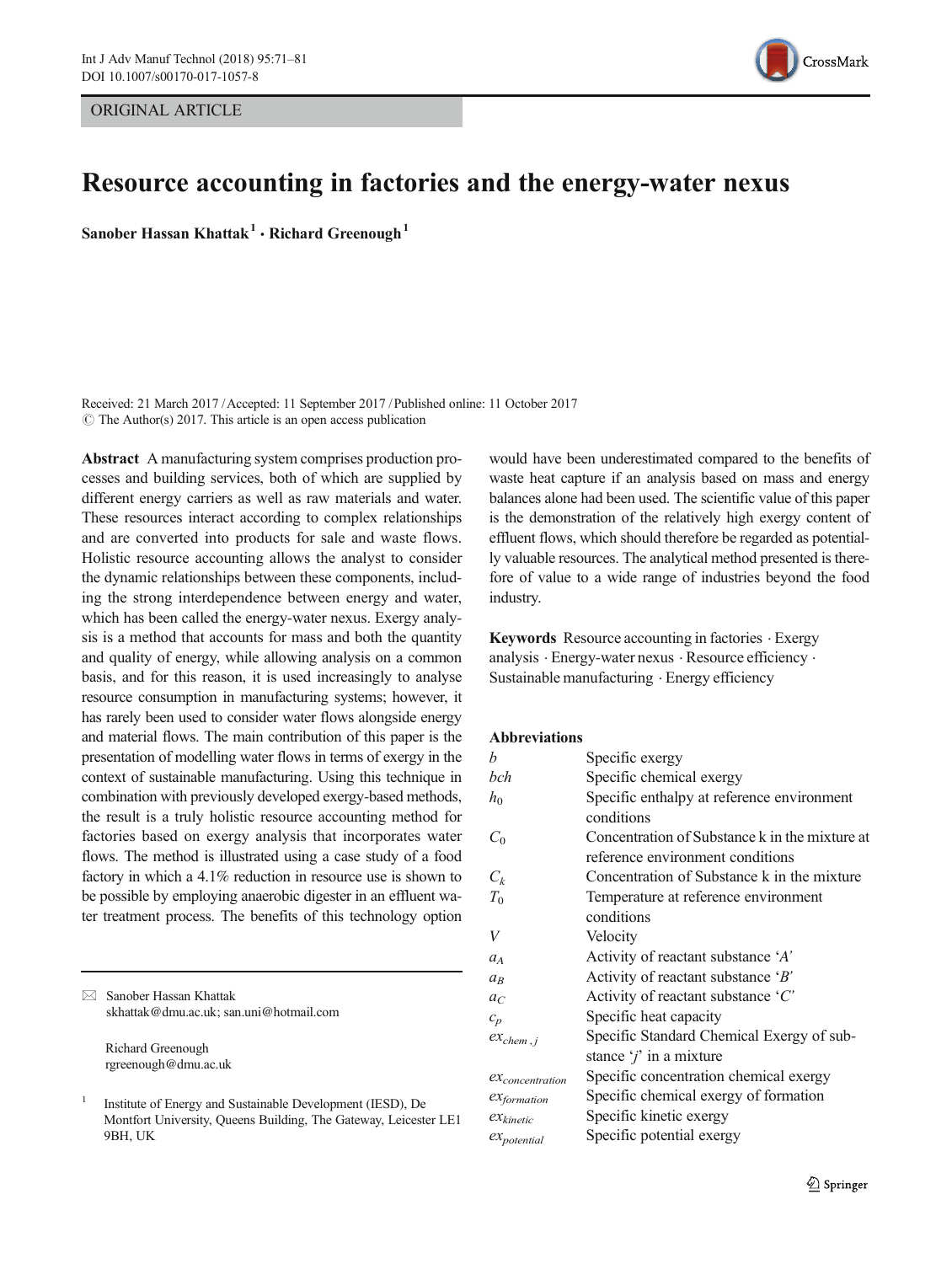<span id="page-2-0"></span>

| $ex_{thermo}$ –  | Specific thermo-mechanical exergy            |
|------------------|----------------------------------------------|
| mechanical       |                                              |
| $ex_{total}$     | Total specific chemical exergy               |
| $p_0$            | Pressure at reference environment conditions |
| $x_k$            | Molar fraction of substance $k$              |
| $y_i$            | Molar fraction of substance 'i'              |
| $\Delta G^0$     | Gibbs free energy at standard conditions     |
| a                | Chemical activity                            |
| A                | General reactant substance 'A'               |
| AD               | Anaerobic digestion                          |
| <b>AFMBR</b>     | Anaerobic fluidized bed bioreactor           |
| B                | General reactant substance 'B'               |
| $\mathcal{C}$    | General product substance 'C'                |
| <b>CExC</b>      | Cumulative exergy consumption                |
| CIP              | Clean-in-place                               |
| <b>COD</b>       | Chemical oxygen demand                       |
| EU               | European Union                               |
| h                | Specific enthalpy                            |
| <b>OM</b>        | Organic matter                               |
| RE               | Reference environment                        |
| <b>TOC</b>       | Total organic content                        |
| $\mathbf{X}$     | Moles of substance 'A'                       |
| Y                | Moles of substance 'B'                       |
| Z                | Moles of substance 'C'                       |
| $\Delta G$       | Change in Gibbs free energy                  |
| G                | Gibbs free energy                            |
| H                | Enthalpy                                     |
| $\boldsymbol{R}$ | Universal gas constant                       |
| S                | Entropy                                      |
| T                | Temperature                                  |
| g                | Specific Gibbs free energy                   |
| $\boldsymbol{n}$ | Amount of substance in moles                 |
| $\boldsymbol{p}$ | Pressure                                     |
| $\mathcal{V}$    | Specific volume                              |
|                  |                                              |

# 1 Introduction

The manufacturing of goods and services in factory environments involves a complex interaction between energy, material and water resources. An example is that of a cooling tower where water is used to extract thermal energy, an energywater interaction. Therefore, resource analysis techniques should be able to account for such exchanges between resources of varied nature, allowing a holistic assessment of the manufacturing environment. A clear need to understand multiple resources concurrently, on a common scale, has been identified by researchers over the past decade [\[1](#page-10-0)–[3\]](#page-10-0). This holistic perspective of the factory is underpinned by the premise that its components interact dynamically. The main advantage of using a holistic perspective is that it avoids sub-optimal solutions. Schlüter and Rosano [\[4](#page-10-0)] assessed the energy efficiency improvement measures at a plastic-processing factory

using a holistic approach. The study estimated energy savings at two plastic-processing plants, in which a number of energy efficiency measures were analysed. The impact of the efficiency measures, when installed in the factories separately without taking a holistic perspective, was measured. This was followed by an assessment of the same interventions using a holistic perspective. The resulting reductions in primary energy demand by combining the measures separately were 26 and 20%. However, when the energy-saving measures were combined using a holistic approach, significantly greater reductions of 41 and 43% were observed, thus emphasising the advantages of a holistic approach. Other studies have arrived at similar conclusions further demonstrating the benefits of holistic approaches for factory analysis [\[3](#page-10-0), [5,](#page-10-0) [6](#page-10-0)]. A review of the latest literature does not show any signs of a change in this trend [[7](#page-10-0)]; therefore, holistic approaches for factory resource analysis can be considered the way forward for sustainable manufacturing.

Water resource consumption has increased twice as fast as the population growth over the past century and is predicted to increase by a further 18% in the EU by 2025 [\[8\]](#page-10-0). According to the World Business Council for Sustainable Development, in 60% of the European cities with more than 100,000 inhabitants, groundwater is being used at a faster rate than it can be replenished [\[9\]](#page-10-0). Industry is a significant consumer of water, with energy generation and food processing being the main sectors responsible [\[10](#page-10-0)]. The consumption of energy and water is often interdependent, a concept that is termed as the 'energy-water nexus'. Energy is used for water extraction, purification, packaging, transportation and wastewater treatment. Conversely, water is used in production processes and building services in factories. For example, food processing factories need to adhere to strict clean-in-place (CIP) hygiene standards that are waterintensive processes [\[11](#page-10-0)–[13](#page-10-0)]. With the increasing importance of water efficiency in manufacturing, there is a need for resource accounting methods for factories that can analyse flows of water in addition to flows of energy and material [\[3\]](#page-10-0).

# 2 Exergy-based resource accounting in manufacturing

Studies have recently been conducted that included water alongside energy and material flows. Thiede et al. [\[3\]](#page-10-0) presented an energy-based holistic simulation approach to manufacturing companies, with a specific focus on the interdependence between energy and water (the energy-water nexus). In terms of modelling water flows, the scope of this study was limited since it was based on the first law of thermodynamics and only the thermal energy content of water was considered, without any consideration of water quality. Mousavi et al. [[14\]](#page-10-0) also developed a modelling approach based on the first law of thermodynamics, for the simultaneous assessment of energy and water resources at a factory,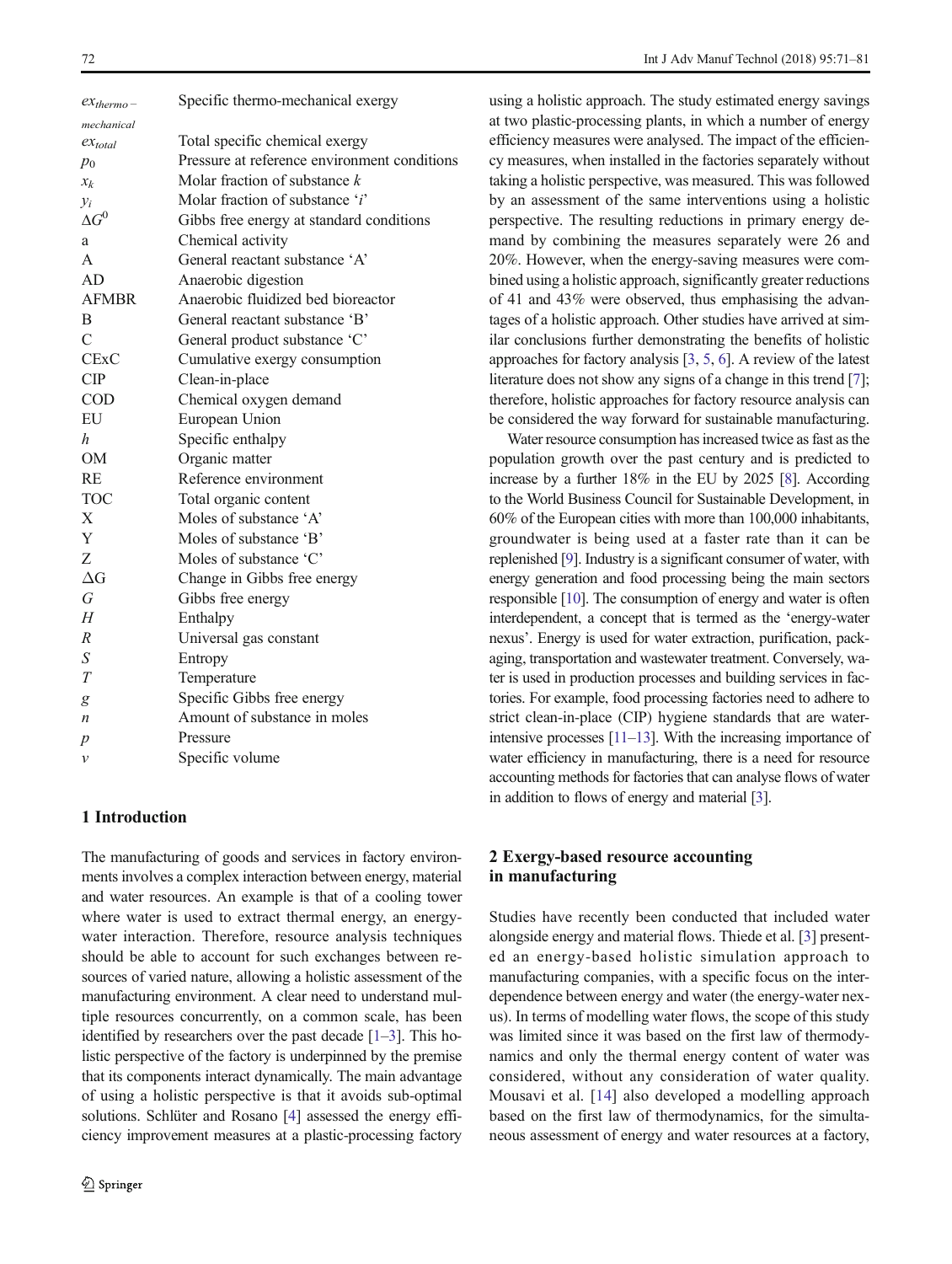but the consumption of quality water as a resource was not considered. Hernandez and Cullen [\[15](#page-10-0)] argue that the first law-based efficiency metrics are not suitable for holistic analysis approaches because such methods do not allow an objective comparison between the use of resources of a varied nature. For this reason, exergy, a concept based on the second law of thermodynamics, has been widely used to assess and identify the locations of resource losses in production facilities. Leung Pah Hang et al., [[16](#page-10-0)] presented an exergy-based resource accounting methodology for local food processing systems. Their study considered the interaction between energy and water flows and strived to achieve an integrated design solution. Though material and water were not modelled in terms of exergy, the effect of all energy-material-water synergies was measured through cumulative exergy consumption (CExC). To assess the 'quality' and energy recovery potential of water flows, the parameter chemical oxygen demand (COD) was used. However, no means of tackling the presence of inorganic impurities in water was presented. In another example, Garcia et al., [[17\]](#page-10-0) used a simulation and exergybased approach for simultaneous assessment of varied resource flows; however, only the thermal exergy content of water flows was taken into account. While current literature is increasingly focused on holistic analysis of manufacturing systems, it remains the case that clean water as a resource is rarely analysed using the same tools as energy and material.

This paper proposes to a method for modelling the water flows in a factory environment in terms of chemical exergy, to address the problem of increasingly strained global clean water resources. The remainder of Section [2](#page-2-0) describes how the exergy concept has been used to model water flows in general, culminating in the research question that is addressed in this paper (Section [2.2](#page-4-0)). A central objective of this paper is to present the methodology for explicitly modelling water flows in a factory environment using the exergy concept presented in Section [3.](#page-4-0) The use of the methodology is illustrated with a case study based on an analysis of effluent water from a food processing factory (Section [4\)](#page-7-0).

#### 2.1 Exergy modelling of water flows

Exergy, a property of a system and its surroundings based on the second law of thermodynamics, has increasingly been adopted to analyse the losses and inefficiencies in manufacturing systems [\[18,](#page-10-0) [19\]](#page-10-0). The exergy concept allows the use of water, material and energy resources to be quantified on a common basis. As resources flows through manufacturing systems, their quantity is conserved but they degrade in quality. This degradation results in exergy destruction which has been used as a measure of resource consumption [\[20\]](#page-10-0). For this reason, studies in literature can be found in which resource accounting analyses the destruction of exergy in manufacturing processes. For example, Nguyen et al., [[21](#page-10-0)] presented a

comparison of analysis techniques for a milk-processing facility, with the goal of identifying inefficiencies and improvement potentials in the production line. The study showed that exergy analysis proved useful compared to pinch analysis for identifying the components with the highest losses, but that it required additional data. While water flows in the production line were modelled, only the thermal exergy content was considered, neglecting the influence of water quality on exergy. Similarly, Soufiyan et al., [\[22\]](#page-10-0) and Jokandan et al., [[23\]](#page-10-0) presented comprehensive exergy analyses of a commercial tomato paste plant and a yogurt production plant. In both these studies, the physical exergy content of water flows was considered but not the chemical exergy content, thus neglecting issues of water quality. Zisopoulos et al., [\[24](#page-10-0)] compared the exergetic performance of three bread production chains that involved the concepts of waste minimization and reuse. Even though the study had a strong chemical exergy focus, since it is the dominant type of exergy content for such processes, only the physical exergy of water flows was considered. Other similar examples can be found in review articles documenting the use of exergy analysis for industrial processes, with a small number of studies that consider water alongside energy and material [\[25](#page-10-0)–[27](#page-10-0)]. To date, the studies that have taken into account issues of water quality and its chemical exergy content have either been specifically about wastewater treatment or resource accounting of natural water bodies such as lakes and rivers.

One of the earliest studies that used the exergy concept to quantify resource consumption in wastewater treatment was by Hellström [\[28](#page-10-0)]. The study showed the strengths and limitations of exergy analysis compared with energy analysis. The results showed that energy analysis overestimated the value of the waste heat in the effluent water, which is because energy analysis disregards the quality aspect of energy. On the other hand, Hellström found that exergy analysis underestimated the decrease in phosphorous resources as well as being unsuitable for measuring toxicity. He concluded that exergy analysis was an imperfect but 'greatly improved' tool compared to energy analysis for the purposes of quantifying physical resource consumption in water treatment.

Balkema et al. [\[29\]](#page-10-0) attempted to measure the environmental sustainability of a water treatment process by calculating its exergy efficiency, but as with the earlier study by Hellström, the inability of exergy to account for toxicity was its major weakness in this context [\[30](#page-11-0)]. Other researchers such as Ao et al. [\[31](#page-11-0)] and Gaudreau et al. [\[32](#page-11-0)] also arrived at similar conclusions concerning this weakness of the exergy concept for modelling water flows. Calculations of exergy alone are therefore insufficient to quantify environmental impact of wastewater flows. Nonetheless, exergy can be considered a more useful indicator compared to either mass or energy, especially when focusing on resource consumption rather than environmental impact. Considering the strengths rather than the limitations of exergy analysis in this context, Mora and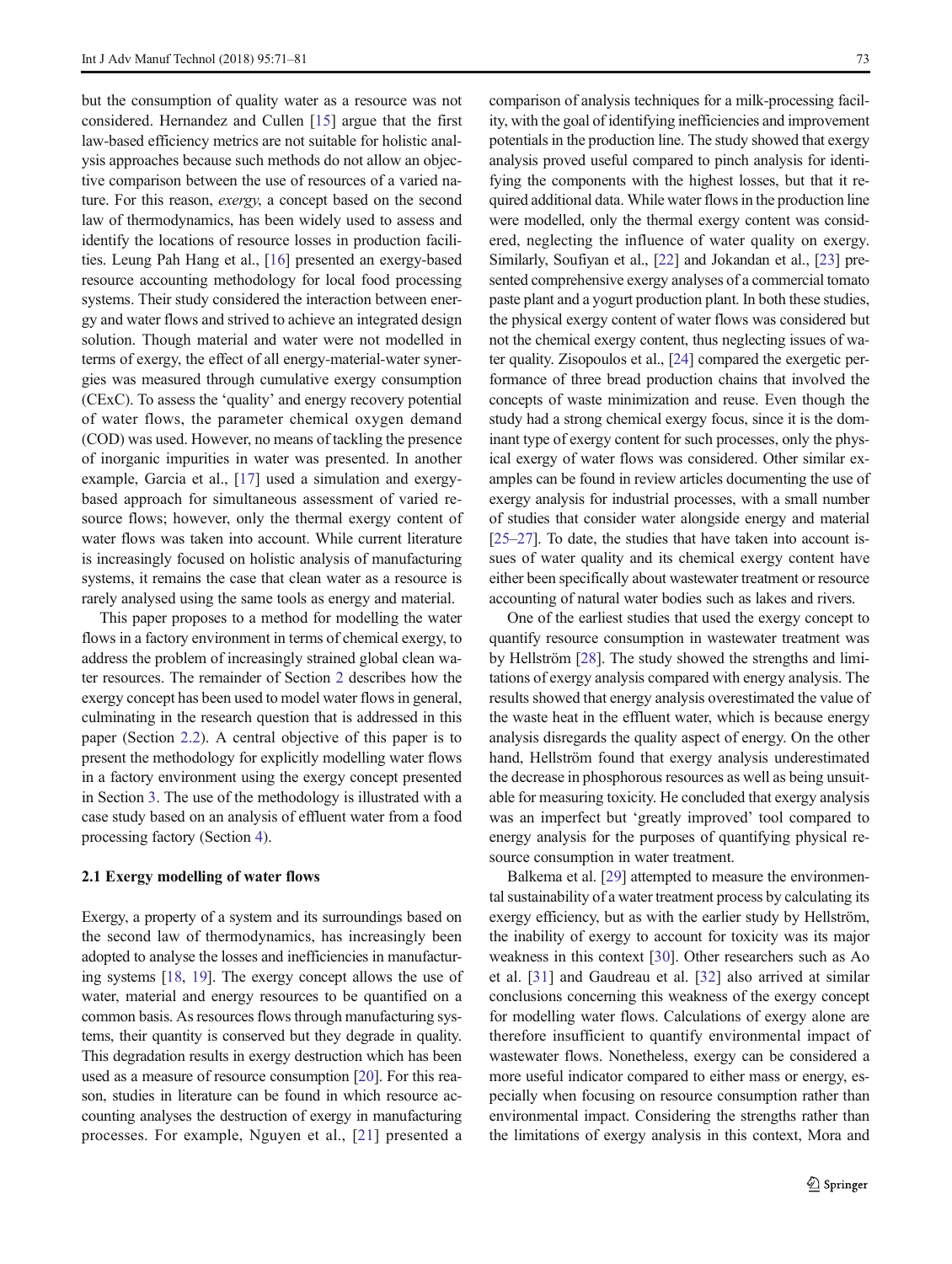<span id="page-4-0"></span>Oliveira [[33](#page-11-0)] used exergy efficiency to evaluate the resource consumption in two wastewater treatment plants. The byproducts of wastewater treatment are methane gas and sludge cake (used as a fertiliser), which can be used to offset the exergy requirements of the process. Seckin and Bayulken [\[34\]](#page-11-0) calculated the exergy required to treat municipal wastewater for the Turkish household sector. The treatment process used was anaerobic digestion, which is suitable for treating water effluent with high organic content. The majority of literature on exergy modelling of model water flows has been applied to natural water bodies and urban wastewater treatment [\[35\]](#page-11-0). Since current research on resource accounting in manufacturing advocates a holistic analysis, modelling the factory flows of water in addition to energy and material on a common basis, through the concept of exergy should facilitate this goal.

### 2.2 Research question

It is clear that while researchers advocate techniques that can analyse material, energy and water resources in a holistic way, the interaction between these three resources has generally not taken sufficient account of water quality. The objective of this paper is therefore to present the method for water quality in a factory environment, as part of the broader methodology that uses exergy to tackle holistically the issue of resource accounting in factories. The literature review can be summarised along the following four lines of investigation:

- 1. A search for studies of factory resource flows that avoid the creation of sub-optimal solutions by considering the factory to be an integrated system comprising production processes, building services and the building fabric.
- 2. A review of studies in which water flow is considered alongside flows of energy and material, whilst taking into consideration the energy-water nexus.
- 3. A review of studies in which exergy analysis is used to account for resource consumption in environmental science in general and, specifically, for manufacturing systems analysis.
- 4. A review of studies using exergy to quantify water quality, whether in a water treatment context or a manufacturing context.

Based on the literature review presented, the following research questions are defined:

- 1. How can water flows in a factory environment be modelled in terms of exergy to facilitate the analysis of energy, material and water flows on a common unit basis?
- 2. Would this facilitate a holistic approach to factory resource accounting, whilst considering the close linkage

between energy and water demand (the energy-water nexus)?

The main objective and contribution of this article is to demonstrate the modelling of water flows using exergy, with the goal of enabling the comparison of technology options that affect consumption of resources at a factory. The specific objectives of the study are as follows:

- 1. To present the methodology for calculating the exergy content of water flows in a factory environment whilst taking into account its quality and composition
- 2. To illustrate the method with a case study of a food processing facility that compares existing resource consumption with consumption under a hypothetical water treatment scenario, in order to quantify the impact of water treatment on resource consumption

## 3 Methodology

Since exergy is a property of not only the system but also of the surroundings, selection of the exergy reference environment (RE) is especially critical and is described first.

#### 3.1 Reference environment selection for water

The reference environment (RE) with respect to water has to represent the 'dead state', so its makeup should approximate the composition of water that represents zero potential to cause change and is found most abundantly on earth. As a result, any variation in composition of a water sample from this reference 'dead state' results in positive values of exergy. Martínez and Uche [\[36](#page-11-0)] provide a discussion on the most suitable choice for reference water composition. Reasonable choices are pure water, spring water and seawater. While each choice has its advantages, the majority of studies in literature use seawater, mainly for the reason that it is the most abundant and stable composition of water present on earth. Examples of pioneering work in this field which have used this choice of RE are those of Szargut et al. [\[37](#page-11-0)] and Valero et al. [[38\]](#page-11-0). Within the choice of seawater, there is the option of considering organic content as part of it. When organic matter is considered part of reference seawater, the concentration exergy formula uses a natural logarithmic function that underestimates the work potential of the organic matter in a water sample. Fig. [1](#page-5-0) illustrates this limitation by plotting the increase of exergy in response to increasing total organic content (TOC). If the RE uses seawater that includes organic content, there is an insufficient increase in the specific exergy relating to the organic content so that this is not a true representation of its work potential. This limitation is not present if the RE uses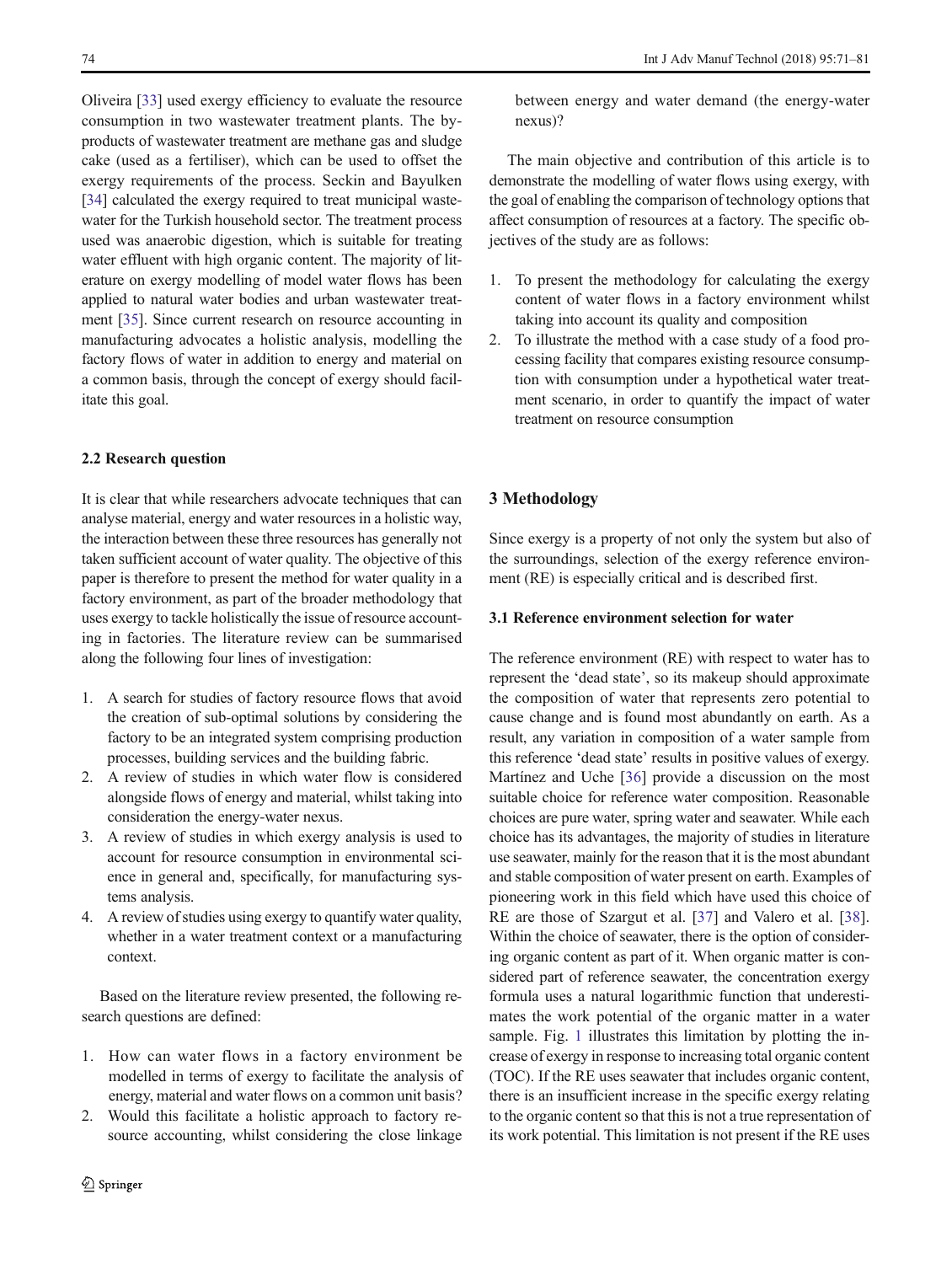<span id="page-5-0"></span>

Fig. 1 Effect on specific exergy due to consideration of total organic content in the RE seawater [\[39](#page-11-0)]

seawater without organic content, therefore, seawater without organic content is chosen as the RE water in this paper.

## 3.2 Exergy of water flows

The total exergy of a mass flow in general is comprised of five parts as given in Eq. 1 [\[40\]](#page-11-0),

$$
ex_{total} = ex_{thermo-mechanical} + ex_{formation} + ex_{concentration}
$$

$$
+ ex_{kinetic} + ex_{potential}
$$
 (1)

## 3.2.1 Thermo-mechanical exergy

The thermo-mechanical exergy component is due to the temperature and pressure of the water flow. The thermal exergy component is calculated using the difference in temperature of the water sample and the reference environment. In the current study, the temperature of the water effluent was recorded using ultrasonic heat flow measurement equipment. The mechanical exergy component is calculated using the specific volume and the pressure differential that exists between the water sample and the RE. This exergy component is calculated using Eq. (2) as follows:

$$
ex_{thermo-mechanical} = c_p \left[ T - T_0 - T_0 \ln \left( \frac{T}{T_0} \right) \right] + v(p - p_0) \quad (2)
$$

Typically, the effluent water is at atmospheric pressure resulting in zero mechanical exergy. The average temperature of the effluent water recorded over a work week was T (302.95 K). The RE temperature  $T_0$  and the specific heat capacity of water  $c_p$  used are 298.15 K and 4.2 kJ/kgK, respectively.

3.2.2 Chemical exergy

The major contribution towards the total exergy is due to its chemical component which depends on the composition as well as the concentration of the substances dissolved in the water. The chemical exergy is classified into two parts [\[41](#page-11-0)]:

- 1. Chemical formation exergy. This is calculated for organic substances that are not present in the RE water.
- 2. Concentration exergy. This is calculated for inorganic substances in the water sample that are already present in the RE water.

Chemical formation exergy (organics) For the selected RE water composition, no organic compounds are present, so their synthesis through appropriate chemical reactions must be considered. Chemical formation exergy is the minimum energy required to form the chemical substance using the elements present in the reference environment. It is calculated using the Gibbs free energy,

$$
G = H - TS \tag{3}
$$

where  $G$ ,  $T$  and  $S$  are the Gibbs free energy, absolute temperature and entropy respectively. As a chemical reaction proceeds, the change in the Gibbs free energy,  $\Delta G$ , can be thought of as the maximum work obtainable from the reaction, or the work output in an isothermal expansion. It can be calculated using Eq. [\(6](#page-6-0)), where the Gibbs free energy at standard conditions,  $\Delta G^0$  is available in thermodynamic property tables such as Lide [\[42\]](#page-11-0). Let us consider a general reversible chemical reaction,

$$
xA + yB \leftrightarrow zC \tag{4}
$$

where  $C$  is the product,  $A$  and  $B$  are the reactants. The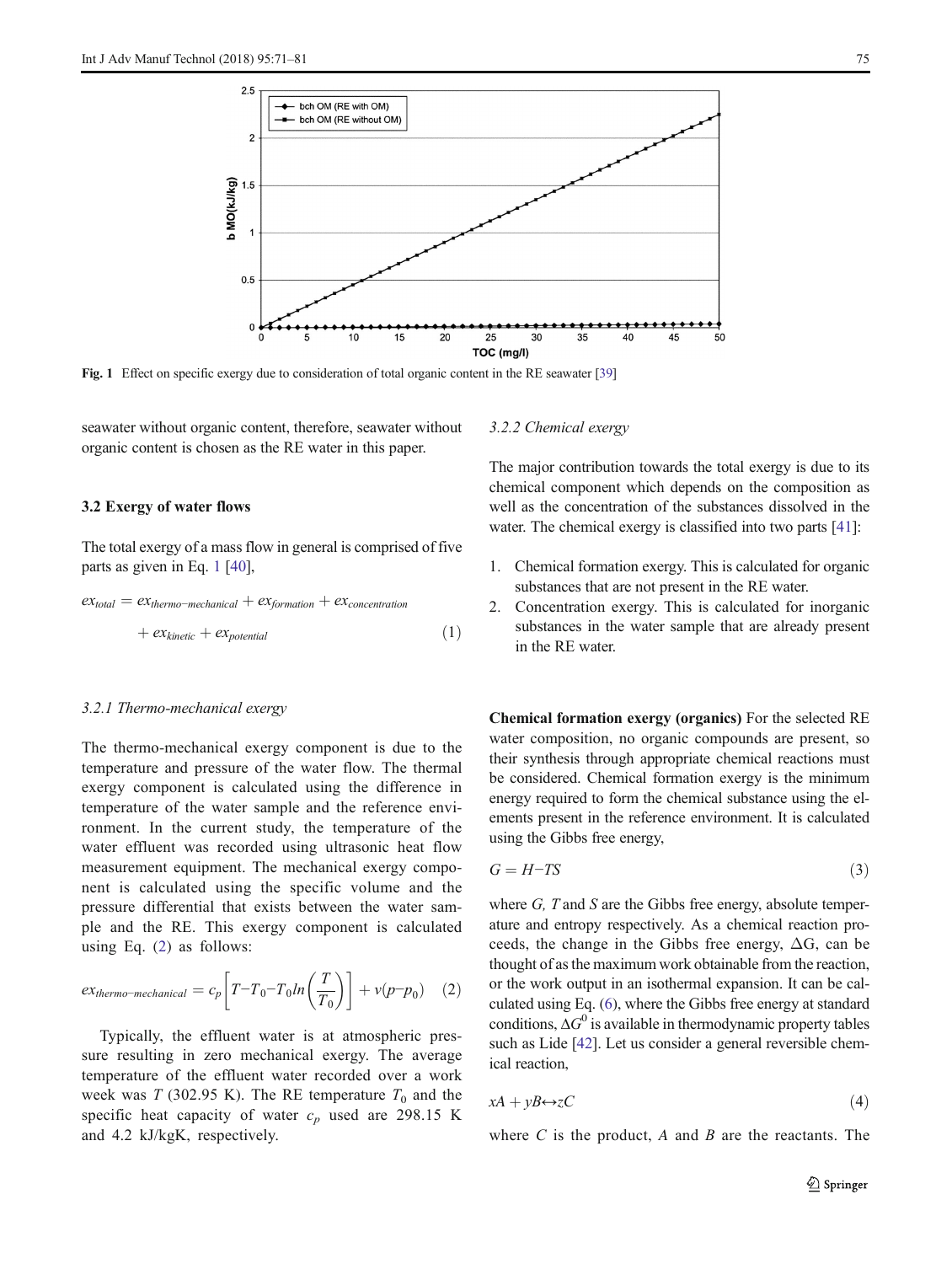<span id="page-6-0"></span>coefficients  $x$ ,  $y$  and  $z$  represent the amounts of each substance (in moles) based on the stoichiometric-balanced chemical reaction. It should be noted that in weak solutions, such as the water sample considered in this study, the activity  $(a)$  is equal to the molarity (mol/l) [\[39](#page-11-0)]. Since  $\Delta G$  represents the maximum work obtainable from the chemical reaction, it is by definition the chemical formation exergy [\[43\]](#page-11-0) and is calculated by Eq. (6) as follows.

$$
ex_{formation} = \Delta G = \Delta G^{0} + RTln\left[\frac{ac}{a_{A}a_{B}}\right] = \sum_{i} y_{i} \left[\Delta G^{0} + \sum n_{j}ex_{chem,j}\right]
$$
\n(5)

Where  $R$  is the universal gas constant (8.314 J/kgK),  $T$  is the reference environment temperature (298.15 K),  $a_A$ ,  $a_B$  and  $a_C$ are the activities of substances A, B and C respectively. The standard chemical exergies of elements and common compounds  $(ex_{chem, j})$  have been tabulated by Szargut et al. [\[44\]](#page-11-0) and can also be found in online databases such as the CIRCE Exergoecology Portal [\[45\]](#page-11-0). The exergy of the organic impurities present in the effluent water is calculated and summed according to their relative proportions in the water sample [\[46\]](#page-11-0).

Applying Eq. (5) to the case of organic matter in water, a representative molecule needs to be chosen to approximate the organic content. The actual organic content will comprise a wide range of different chemical compounds, but the assumption of a 'mean organic substance' molecule needs to be made in order to calculate the chemical formation exergy. Different researchers have used different mean organic substances. For example, Armando et al. [\[41\]](#page-11-0) used the fat molecule  $C_{39}H_{80}O_3$ resulting in the balanced chemical reaction,

$$
C_{39}H_{80}O_3 + 57.5O_2 \Longleftrightarrow 39CO_2 + 40H_2O \tag{6}
$$

This chemical reaction represents the oxidation of the organic molecule to form the products of the reaction. Other researchers have used  $CH<sub>2</sub>O$  (formaldehyde) as a typical organic molecule; the results obtained from using the two different representative organic substances were compared by Martínez and Uche (2010). An alternative method to the assumption of a mean organic substance was presented by Tai et al. [\[43\]](#page-11-0). The standard chemical exergy of 138 other organic compounds was listed through which a correlation between the COD (chemical oxygen demand) and specific chemical exergy was found (Eq. 8),

$$
ex(J/kg) = 13.6 \times COD(mg/kg)
$$
 (7)

Since the organic content dominates the total exergy content in the water sample, results are obtained and compared using all the three methods described (Table [2](#page-8-0)).

Chemical concentration exergy (inorganic part) For substances that are already present in the RE water, difference in

the concentration in the water sample to that of the reference environment is used to calculate their theoretical work potential. Corresponding to the concentration of inorganic substances in the RE water, the standard chemical exergy of various chemical compounds were calculated by Szargut et al. [\[37](#page-11-0)] which have been updated by Rivero and Garfias [\[47\]](#page-11-0). By measuring the concentration of the inorganic compounds in the water sample, the chemical concentration exergy is calculated as follows [[48\]](#page-11-0)

$$
ex_{concentration} = RT_0 \sum_k x_k ln\left(\frac{C_k}{C_0}\right)
$$
\n(8)

Where  $R$  is the universal gas constant (8.314 J/mol. K) and  $T_0$  is the reference environment temperature (288.15 K), x is the molar fraction and C is the concentration.

#### 3.2.3 Kinetic and potential exergy

This component is calculated in a similar way to kinetic and potential energy (see Eq. [3\)](#page-5-0). However, its value is typically negligible compared to the chemical exergy [\[49](#page-11-0)].

$$
ex_{kinetic} + ex_{potential} = \frac{1}{2} \left( \vec{V} - \vec{V}_0^2 \right) + g(h - h_0)
$$
 (9)

#### 3.2.4 The total exergy

The total exergy for an incompressible substance can be calculated through Eq. (10) as

$$
ex_{total} = c_p \left[ T - T_0 - T_0 \ln \left( \frac{T}{T_0} \right) \right] + v(p - p_0)
$$
  
+ 
$$
\sum_i y_i \left[ \Delta G^0 + \sum n_j e x_{chem,j} \right]
$$
  
+ 
$$
RT_0 \sum_k x_k \ln \left( \frac{C_k}{C_0} \right) + \frac{1}{2} \left( V^2 - V_0^2 \right) + g(h - h_0) \quad (10)
$$

where  $n_i$  is the number of moles of the element in the compound,  $ex_{chem, j}$  is the standard chemical exergy in the RE and  $y_i$  is the molar fraction of the element in the compound. Typically, for water flows in manufacturing, the thermal and chemical exergy dominates the overall exergy. For food processing effluent water, it will be shown later that the main contribution to the exergy content is due to its chemical composition while other components can be neglected, resulting in the simplified Eq. (11),

$$
ex_{total} = \sum_{i} y_i \left[ \Delta G^0 + \sum n_j ex_{chem,j} \right] + RT_0 \sum_k x_k ln\left(\frac{C_k}{C_0}\right) \tag{11}
$$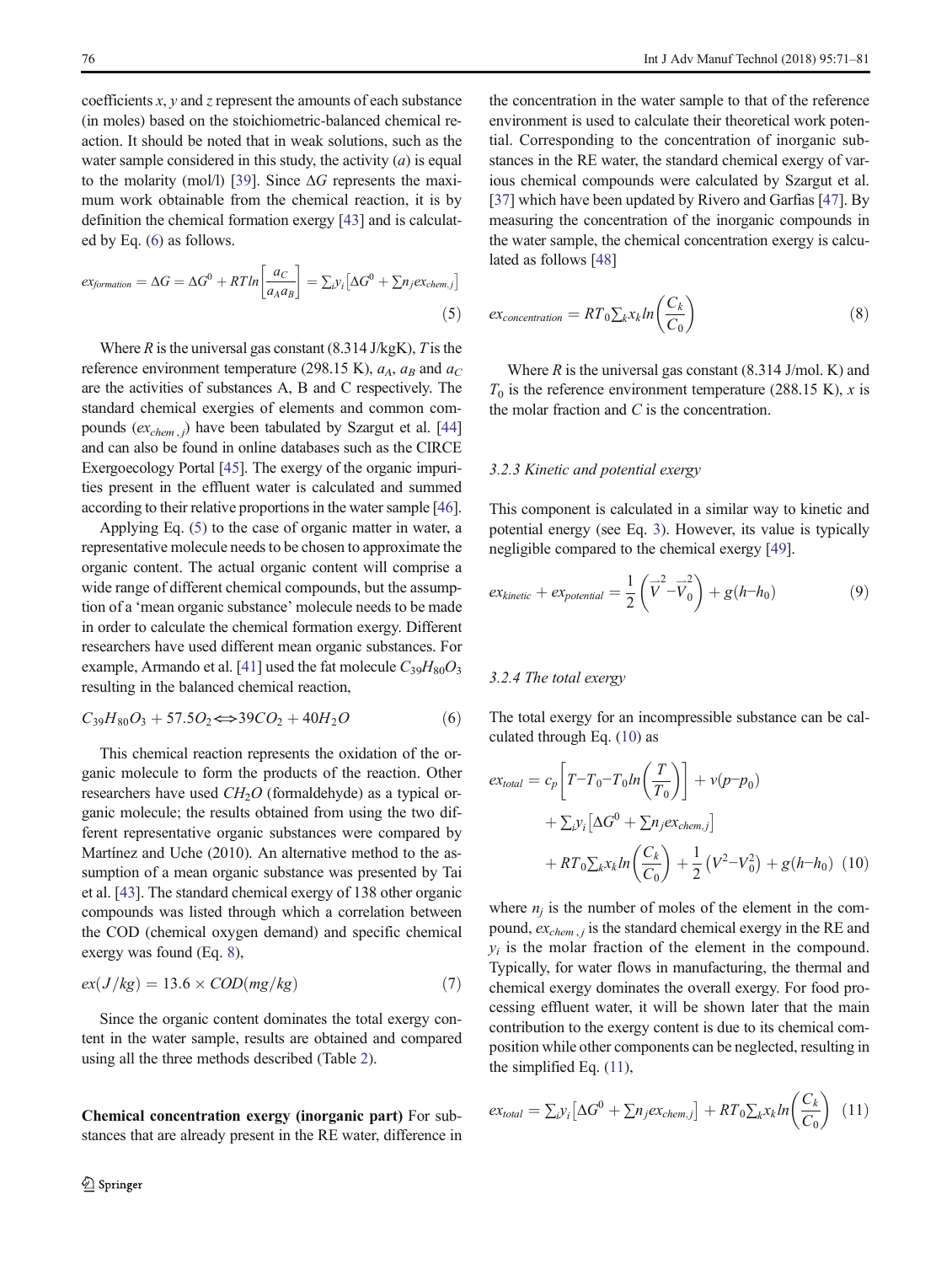#### <span id="page-7-0"></span>4 Case study

This section uses the described methodology to evaluate a sample of effluent water from a food processing factory. The total energy and water consumption data for the facility were provided by the factory management. The weekly electricity, water and natural gas resource supplied to the factory are provided in Table 1. The resource consumption figures for 2014 are based on actual data collected between January and March, which is the baseline resource consumption for the factory. For the effluent water, a heat meter was used to measure its flow rate and temperature. A sample of the effluent water was taken from an open flow channel just before drainage to the public sewage network. The chemical composition of the sample was analysed by a water quality test laboratory [[50\]](#page-11-0).

#### 4.1 Exergy of supply water

The composition of supply water to the factory was acquired from the local supply water quality report [\[51\]](#page-11-0). Based on the composition, it is assumed to be pure water, composed of only the  $H_2O$  molecule that has a specific chemical exergy of 41.67 kJ/kg [[45](#page-11-0)]. Additionally, the kinetic and potential exergy is typically negligible compared to the chemical exergy component [\[49](#page-11-0)]. Since water consumption of the food processing plant in 2014 was  $3510 \text{ m}^3/\text{week}$  or  $5.8 \text{ kg/s}$ , the total specific exergy of the supply water becomes 241.7 kW or 40,605 kWh/week.

## 4.2 Exergy of effluent water

For the effluent water, an average mass flow rate of 4.55 kg/s was recorded at a temperature of 28.9 °C. The chemical exergy of the effluent water sample was calculated based on the water quality data acquired from lab specimen analysis, see Table [2.](#page-8-0) Three methods to calculate the exergy content of organic compounds were used, and it can be seen that there is significant variation in the results obtained (52.6–66.8 kJ/kg). The value of 52.6 kJ/kg, which was obtained using method 3, was used for further analysis because the assumption of a representative organic molecule in methods 1 and 2 is rather

Table 1 Average weekly resource consumption at the food factory

| Year    | Gas (kWh) | Electricity (kWh) | Water $(m^3)$ |
|---------|-----------|-------------------|---------------|
| 2011    | 913,324   |                   | 3302          |
| 2012    | 679,290   | 224,898           | 3335          |
| 2013    | 728,257   | 224,351           | 3542          |
| $2014*$ | 737,920   | 204,434           | 3510          |

\* Weekly average based on actual data collected from January to March

subjective. Also, the relation obtained by Tai et al. [[43\]](#page-11-0) in method 3 is based on experimental data that holds true for a large number of organic compounds. Finally, method 3 offers a simple calculation method, which increases its practicality. Exergy content due to inorganics in the food effluent is orders of magnitude smaller than that due to the organic part. This is typical of a food processing factory as the raw material for production is largely organic in nature.

The negative signs resulting from the concentration of inorganic matter are meaningless and simply represent a variation from the reference and should only be thought of in terms of their magnitudes. Using their absolute values, the total specific exergy of the effluent water becomes 54.75 kJ/kg. For the average weekly mass flow rate of 4.55 kg/s, the chemical exergy rate of the effluent amounts to 248.9 kW or 41,815 kWh/week. For the temperature of 302.95 K, the specific thermal exergy content amounts to 0.073 kW or 12.36 kWh/week. It is noteworthy here that the thermal exergy content is only 0.03% of the chemical exergy content and can be neglected in further analysis.

Figure [2](#page-8-0) puts the specific exergy of effluent water in context by comparing it with five other water bodies in the world with the largest specific exergies. Food process effluent has a higher specific exergy than the Dead Sea and is 12.1 times greater than Spanish urban wastewater.

While the specific exergy values of the Dead Sea and food process effluent are comparable, they are different in nature. The source of the high exergy content in the Dead Sea water is the presence of inorganic compounds, whereas for the food process effluent it is organic compounds, which can be converted to useful products through appropriate water treatment processes. The high exergy content of the effluent water highlights the resource recovery potential, which could not have been possible using energy analysis. The next section considers a hypothetical anaerobic digestion process to treat and convert the organic matter in the effluent water to useful products. The overall impact on resource consumption is then quantified using the common basis of exergy.

#### 4.3 Using anaerobic digestion for resource recovery

A common process used to recover energy from organic content in wastewater is the anaerobic digestion (AD) process. This is a biochemical process in which microorganisms in settling tanks digest and convert the organic matter in wastewater to methane gas  $(CH<sub>4</sub>)$  and residue. The residue can be used as a substitute for fertiliser, and along with the gas, it is a valuable output from the treatment process. Mora and Oliveira [\[33](#page-11-0)] describe the stages of the AD process as filtration, digestion and chemical treatment. The supplied resources to the process are electricity and chemicals, typically resulting in organic content removal between 70–80%.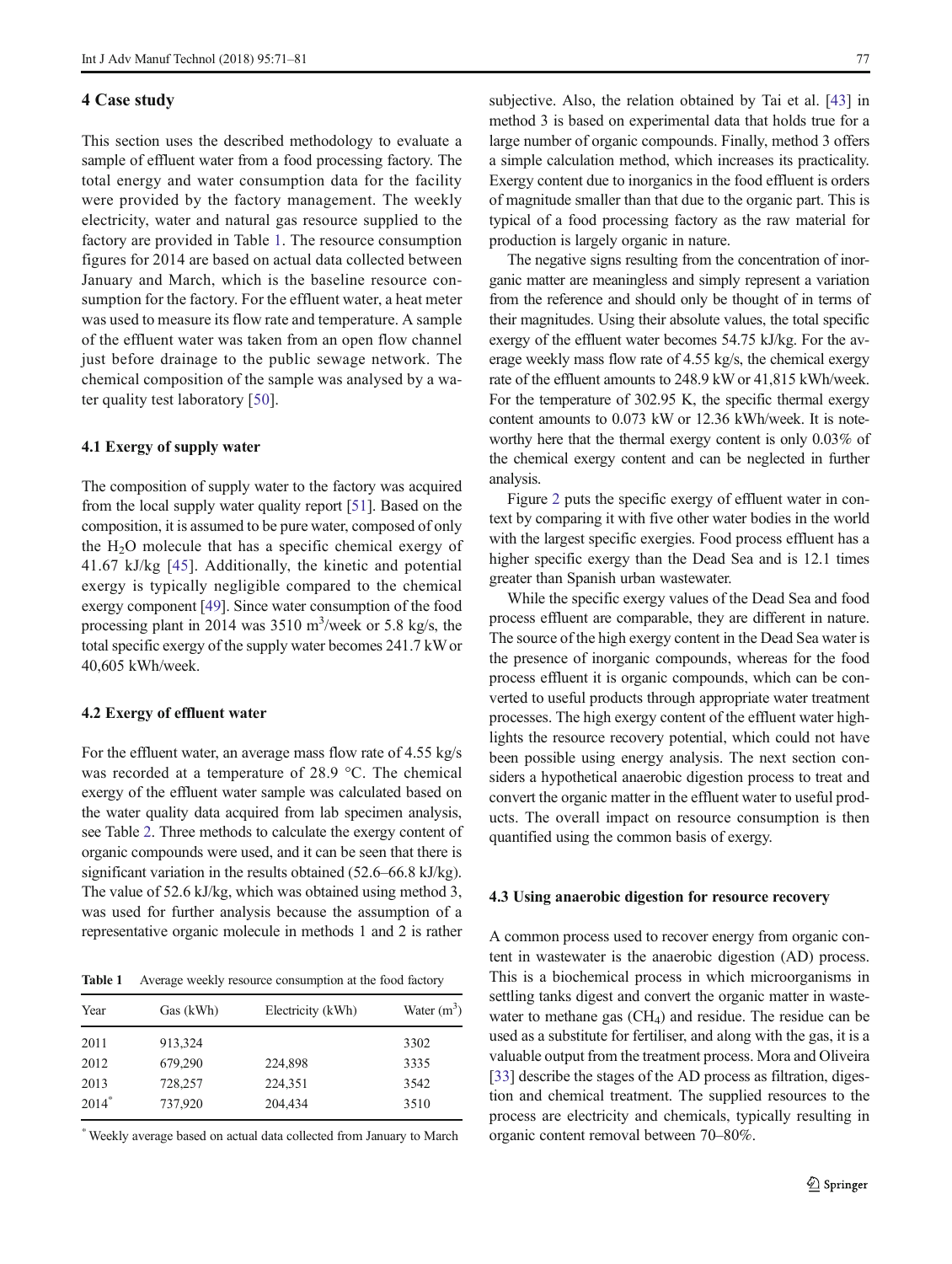| Inorganic matter |                   |            |                                 |               |                |               |
|------------------|-------------------|------------|---------------------------------|---------------|----------------|---------------|
| Substance        | Test result       | Molar mass | Moles of substance<br>in sample | Mole fraction | molarity in RE | Exergy        |
|                  | (mg/kg)           | (g/mol)    | (mol/kg)                        |               | (mol/kg)       | (kJ/kg)       |
| Chloride (Cl)    | 330               | 3.55       | $9.31E - 03$                    | $1.39E - 04$  | $5.66E - 01$   | $-1.37E - 03$ |
| Sulphate(SO4)    | 1.5               | 9.61       | $1.56E - 05$                    | $2.34E - 07$  | $1.17E - 02$   | $-3.91E - 06$ |
| Calcium(Ca)      | 68                | 4.01       | $1.70E - 03$                    | $2.54E - 05$  | $9.60E - 03$   | $-1.06E - 04$ |
| Sodium(Na)       | 340               | 2.30       | $1.48E - 02$                    | $2.21E - 04$  | $4.74E - 01$   | 7.85E-01      |
| Magnesium(Mg)    | 16                | 2.43       | $6.58E - 04$                    | $9.85E - 06$  | $4.96E - 02$   | $2.87E - 02$  |
| Potassium $(K)$  | 82                | 3.91       | $2.10E - 03$                    | $3.14E - 08$  | $1.04E - 02$   | $6.58E - 01$  |
| Organic matter   |                   |            |                                 |               |                |               |
| <b>COD</b>       | 3870 (O2/L)       |            |                                 |               |                |               |
|                  |                   |            | Specific exergy                 | Exergy        |                |               |
|                  |                   |            | (kJ/mg)                         | (kJ/kg)       |                |               |
| Method 1         | CH <sub>2</sub> O |            | $1.73E - 02$                    | 66.8          |                |               |
| Method 2         | $C_{39}H_{80}O_3$ |            | $4.22E - 02$                    | 54.4          |                |               |
| Method 3         | $13.6 \times$ COD |            | N/A                             | 52.6          |                |               |
|                  |                   |            |                                 |               |                |               |

<span id="page-8-0"></span>Table 2 Chemical test results and specific exergy calculation of the food process effluent sample

N/A not applicable

A study by McCarty et al. [[52](#page-11-0)] investigated the conditions in which wastewater treatment could become a net energy producer and found that low temperatures and low organic content were the main barriers to this objective. By considering a typical hypothetical AD process, McCarty et al. [\[52\]](#page-11-0) concluded that with a COD value of at least 500 mg/l, a water treatment process could result in a net positive energy production. The COD of the sample food process effluent in this case study is 3870 mg/l at a temperature of 28.9 °C, making it well suited for the AD process. The typical AD process considered by McCarty et al. [\[52\]](#page-11-0) used an anaerobic fluidized bed bioreactor (AFMBR) with a reactor retention time of 5 h, which is also assumed in the hypothetical AD process in this case study. The total energy expenditure for such a system is typ-ically 0.058 kWh/m<sup>3</sup> with a COD removal of 99% [\[53](#page-11-0)]. For the weekly average effluent flow rate of 4.55 kg/s, the supply electricity required by such an AD process amounts to 159.6 kWh/week. The exergy of the treated water is composed of the inorganic content (the same as before treatment) and 1% of the remaining organic compounds, resulting in a value of 2010.4 kWh/week (see Fig. [3\)](#page-9-0).

#### 4.4 Overall impact on resource consumption

By modelling the resources in terms of exergy, the resource consumption in the baseline case is compared with that in



Fig. 2 Comparison of the specific exergy of the food process effluent sample with other water bodies of the world (after Chen [\[35\]](#page-11-0))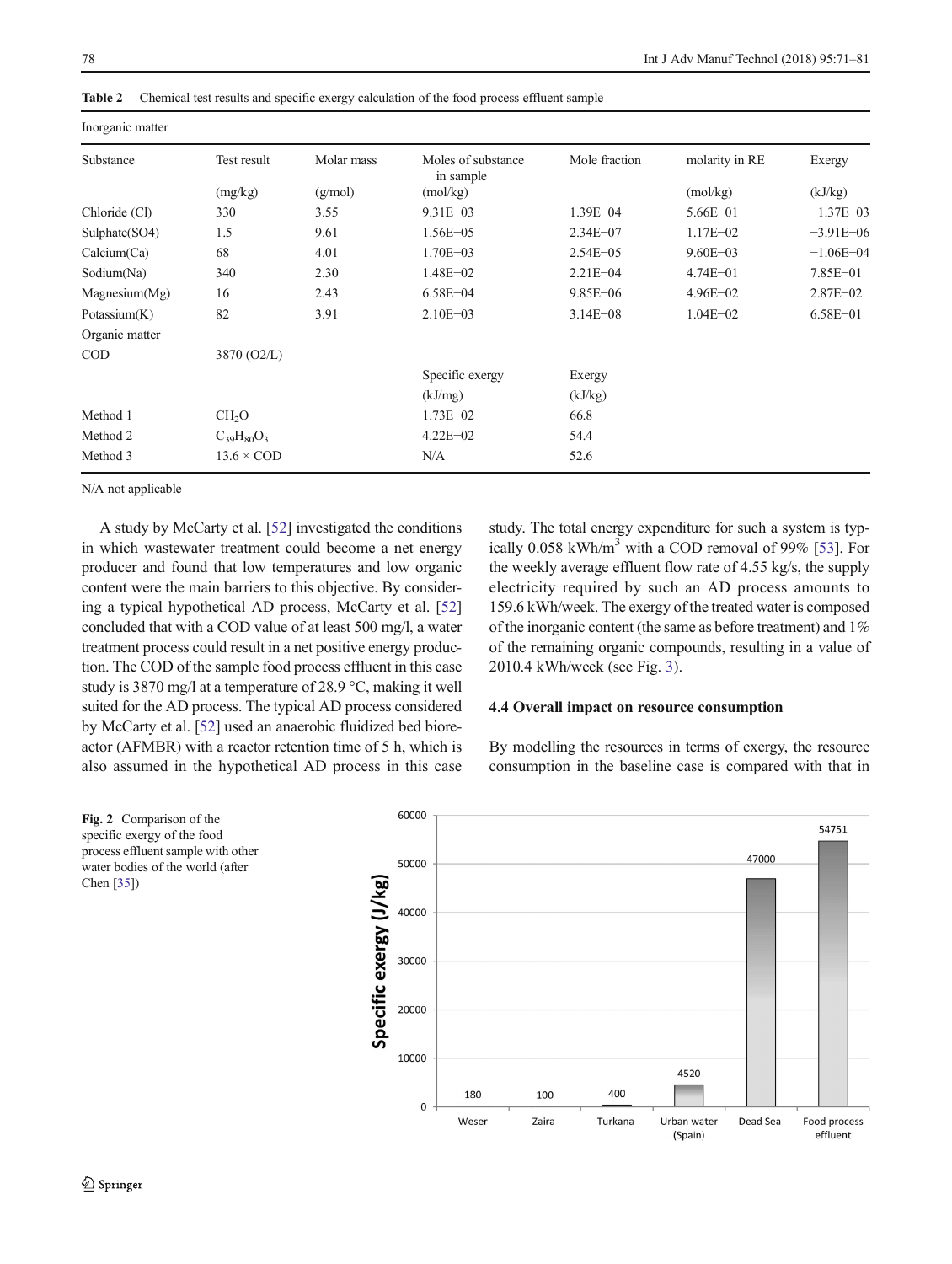<span id="page-9-0"></span>

Fig. 3 Weekly averaged exergy flows through a typical AD process employed to hypothetically treat the food factory effluent

which a water treatment process featuring a hypothetical AD process is considered. The analysis assumes that the methane by-product from the AD process is burned to offset the gas consumption of the factory. For natural gas, the conversion factor of 1.0387 was used to convert the lower heating value to an exergy value [\[45](#page-11-0)]. The comparison in Table 3 shows that an overall resource saving of 4.1% could be achieved by employing an anaerobic water treatment process. Exergy supplied in the form of natural gas is reduced by 5.5% and while there is a small (0.08%) increase in electricity consumption, there is a reduction in the overall resource demand of the factory.

#### 5 Discussion and conclusions

Previous studies investigating resource accounting in factories, such as Hernandez and Cullen [[15\]](#page-10-0), and the methodologies on which they have been based, focused on energy and material flows with inadequate attention given to consideration of water as a valuable natural resource. It has been suggested to concurrently consider water along with energy and material in a holistic analysis of factory resource flows [[6\]](#page-10-0). This article presents an exergy-based approach for the modelling of water flows in a factory. It can be considered part of a broader exergy-based methodology for resource accounting in manufacturing [[54](#page-11-0)]. Moreover, exergy-based economic methods (exergoeconomics) could possibly be used to extend the scope of the methodology described in this article [\[55](#page-11-0)].

To the authors' knowledge, the analysis presented in this paper is the first example of manufacturing water flows explicitly being considered in terms of exergy. A food processing facility was studied, and possible resource savings achievable through water treatment were estimated. The treatment of water required electricity while generating methane gas; thus, the case study illustrates the relationship between resources of different nature, and it is an example of a study of the energy-water nexus. It is also an example of the use of exergy to enable comparison of resource consumption on a common unit basis. Some findings that highlight the strengths of the proposed methodology are described next.

Water  $(m^3)$  and energy (kWh) supplied to the factory were compared using common units through the thermodynamic quantity exergy. This allowed an objective comparison of resource use due to flows of different nature, something not possible using energy and mass balances alone. With the assumption that the effluent composition remained constant over a weekly period, the treatment of water could result in overall resource savings of 4.1%. Owing to its low average temperature  $(302.95 \text{ K})$ , the thermal exergy was a negligible  $0.03\%$ of the total exergy in the effluent water. Due to the large mass of water flowing through the system, an energy analysis would overestimate the value of this thermal content, which could mislead decision makers.

Although the advantages of the methodology used are significant, it has limitations. The choice of reference water composition not only affects the results, but may also influence the suitability of the exergy analysis method employed. The chemical exergy of each substance present in the reference water must be calculated. Furthermore, the variety of different organic compounds that may be present necessitates the assumption of a representative organic molecule, which is a source of

Table 3 Estimation of reduction in resource use for a full-time working week in 2014 at the food factory

|                           | Electricity                   | Nat. Gas exergy               | Water      | Total      |
|---------------------------|-------------------------------|-------------------------------|------------|------------|
|                           | (kWh/week)                    | (kWh/week)                    | (kWh/week) | (kWh/week) |
| Baseline—No treatment     | 204.434                       | 766,478                       | 40,605     | 1,011,517  |
| Option 1-AD treatment     | $204,434 + 165.1 = 204,599.1$ | $=766.479 - 41.815 = 724.664$ | 40,605     | 969,869    |
| Reduction in resource use | $-0.08\%$                     | $5.5\%$                       | $0\%$      | $4.1\%$    |

\* This value is based on the assumption that the effluent composition remained constant over a weekly period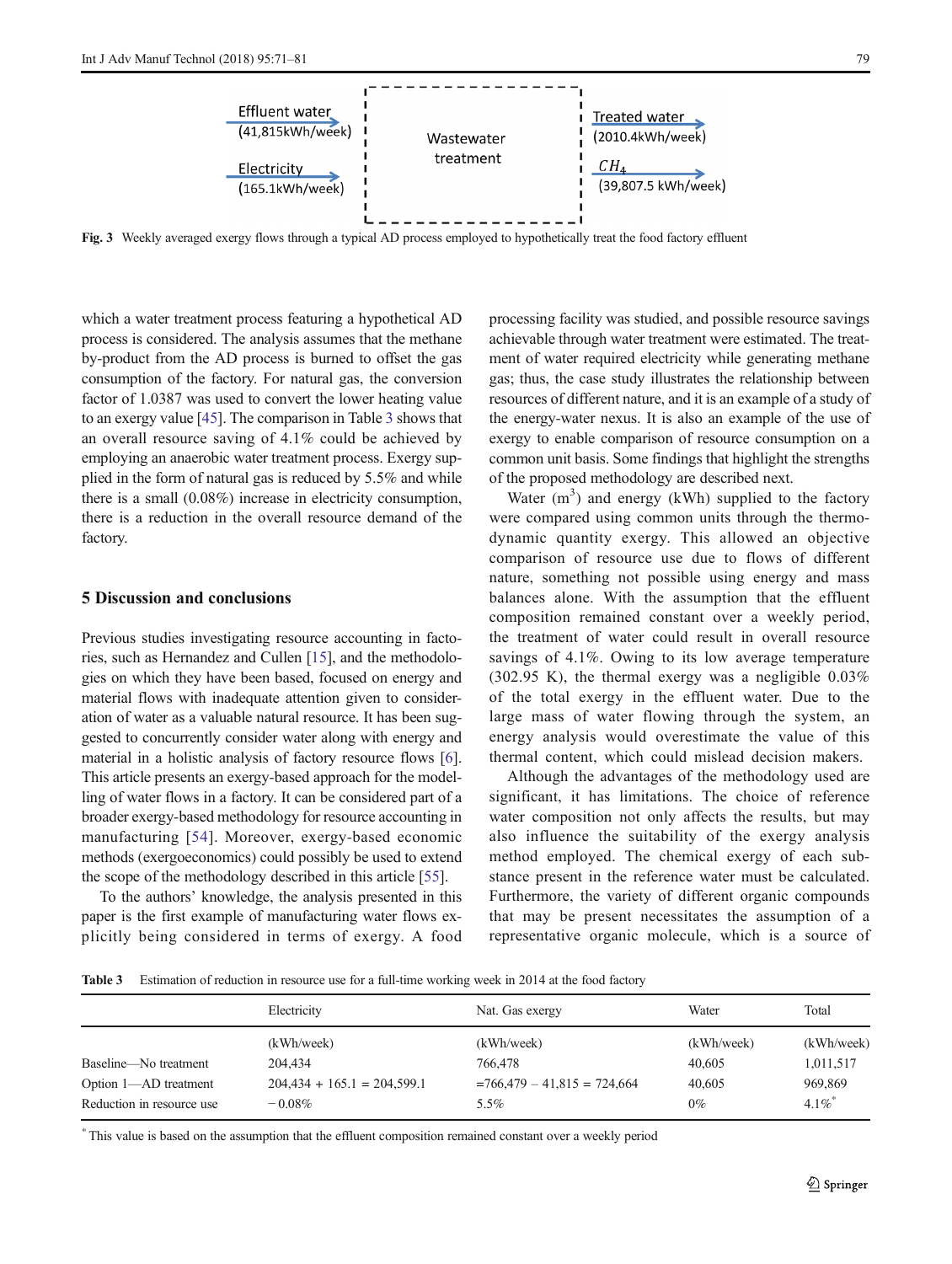<span id="page-10-0"></span>inaccuracy in the analysis. Finally, the exergy content of a water flow gives no indication of its toxicity, an issue that is well known from previous studies [28, [33](#page-11-0)]. This limits the use of this approach for resource accounting and makes it inadequate for analysis of environmental impact.

The limitations of the methodology described in this paper suggest that it should be used with care; nevertheless, its strengths make it a useful tool for resource accounting in factories. Considering a factory to be composed of various components that interact dynamically, and through which a heterogeneous array of resources flow, the ability to compare different improvement options using a common unit basis provides significant benefits to decision makers. Furthermore, exergybased modelling of resource flows is not restricted to a particular industry. It is applicable to manufacturing in general and may also be applied at society level [[56\]](#page-11-0). For this reason, exergy-informed energy management standards may be developed to be used as guidelines to facilitate practical resource efficiency in manufacturing. Considering the crux of the holistic approach is to simultaneously consider all types of resource flows in a factory, perhaps computer simulation that incorporates this methodology could be pursued as future work. The resulting simulation tool might assist factory managers to make decisions regarding resource conservation interventions while taking into account the energy-material-water nexus.

Acknowledgements This work was supported by the project REEMAIN (Resource and Energy Efficient Manufacturing). It received funding from the European Union's Seventh Programme for research, technological development and demonstration under grant agreement No 608977.

Open Access This article is distributed under the terms of the Creative Commons Attribution 4.0 International License (http:// creativecommons.org/licenses/by/4.0/), which permits unrestricted use, distribution, and reproduction in any medium, provided you give appropriate credit to the original author(s) and the source, provide a link to the Creative Commons license, and indicate if changes were made.

#### References

- 1. Chen D, Thiede S, Schudeleit T, Herrmann C (2014) A holistic and rapid sustainability assessment tool for manufacturing SMEs. CIRP Ann, Technol
- 2. Duflou JR, Sutherland JW, Dornfeld D, Herrmann C, Jeswiet J, Kara S, Hauschild M, Kellens K (2012) Towards energy and resource efficient manufacturing: a processes and systems approach. CIRP Ann - Manuf Technol 61:587–609
- 3. Thiede, S.; Schönemann, M.; Kurle, D.; Herrmann, C. Multi-level simulation in manufacturing companies: The water-energy nexus case. J Clean Prod 2016, 139
- 4. Schlüter BA, Rosano MB (2016) A holistic approach to energy efficiency assessment in plastic processing. J Clean Prod 118:19–28
- 5. Dimitriou, A. A.; Dorn, C.; Bleicher, F. a Holistic Approach for Energy Efficient Production Facilities. Ann. DAAAM Proc. 2011, 1437–1438
- 6. Despeisse M, Ball PD, Evans S, Levers A (2012) Industrial ecology at factory level—a conceptual model. J Clean Prod 31:30–39
- 7. Rosen, M. A. A holistic approach to sustainable development of energy, water and environment systems. 2017
- 8. IEA Water for Energy: Is energy becoming a thirstier resource? World Energy. Outlook 2012, 1–33
- 9. Serrano A, Guan D, Duarte R, Paavola J (2016) Virtual water flows in the EU27: a consumption-based approach. J Ind Ecol 20:547– 558
- 10. Water in the West Water Energy Nexus: Literature Review. Inst. Sustain. Futur. … 2013, 146
- 11. Chisti Y (1806–1815) Modern systems of plant cleaning. Encycl food Microbiol 1999
- 12. Chua KJ, Chou SK, Yang WM (2010) Advances in heat pump systems: a review. Appl Energy 87:3611–3624
- 13. Lowry, D. Advances in cleaning and sanitation. Aust. J. dairy Technol. 2010, 65, vi, 151
- 14. Mousavi S, Kara S, Kornfeld B (2016) A hierarchical framework for concurrent assessment of energy and water efficiency in manufacturing systems. J Clean Prod 133:88–98
- 15. Hernandez AG, Cullen JM (2016) Unlocking plant-level resource efficiency options: a unified exergy measure. Procedia CIRP 48: 122–127
- 16. Leung Pah Hang, M. Y.; Martinez-Hernandez, E.; Leach, M.; Yang, A. Designing integrated local production systems: a study on the food-energy-water nexus. J. Clean. Prod. 2016, 135, 1065–1084
- 17. García, I.; Raslan, R.; Ruyssevelt, P. Parametric study and simulation-based exergy optimization for energy retrofits in buildings. 28TH Int. Conf. Effic. Cost, Optim. Simul. Environ. Impact. Energy Syst. 2015
- 18. Granovskii, M.; Dincer, I.; Rosen, M. a Exergy and industrial ecology: an application to an integrated energy system. Int. J. exergy 2008, 5, 52–63
- 19. Dincer I, Rosen MA (2012) Exergy: energy, environment and sustainable development. Newnes
- 20. Khattak S, Brown N, Greenough RM (2012) Suitability of exergy analysis for industrial energy efficiency, manufacturing and energy management. In; European Council for an Energy Efficient Economy
- 21. Nguyen, T.; Elmegaard, B.; Jensen, J. K.; Elmegaard, B. Energy, Exergy and Advanced Exergy Analysis of a Milk Processing Factory 2016, 1–13
- 22. Mojarab Soufiyan M, Dadak A, Hosseini SS, Nasiri F, Dowlati M, Tahmasebi M, Aghbashlo M (2016) Comprehensive exergy analysis of a commercial tomato paste plant with a double-effect evaporator. Energy 111:910–922
- 23. Jokandan MJ, Aghbashlo M, Mohtasebi SS (2015) Comprehensive exergy analysis of an industrial-scale yogurt production plant. Energy 93:1832–1851
- 24. Zisopoulos FK, Moejes SN, Rossier-Miranda FJ, Van Der Goot AJ, Boom RM (2015) Exergetic comparison of food waste valorization in industrial bread production. Energy 82:640–649
- 25. Zisopoulos FK, Rossier-Miranda FJ, Van Der Goot AJ, Boom RM (2015) The use of exergetic indicators in the food industry—a review. Crit Rev Food Sci Nutr 8398:00–00
- 26. Boroum and Jazi, G.; Rismanchi, B.; Saidur, R. A review on exergy analysis of industrial sector. Renew. Sustain. Energy Rev. 2013, 27, 198–203
- 27. Alta, Z. D.; Ertek İn, C.; Machinery, F.; Agricultural, F. A review on exergy analysis of food production processes 2014, 6–10
- 28. Hellström D (1997) An exergy analysis for a wastewater treatment plant: an estimation of the consumption of physical resources. Water Environ Res:44–51
- 29. Balkema AJ, Preisig HA, Otterpohl R, Lambert FJD (2002) Indicators for the sustainability assessment of wastewater treatment systems. Urban water 4:153–161